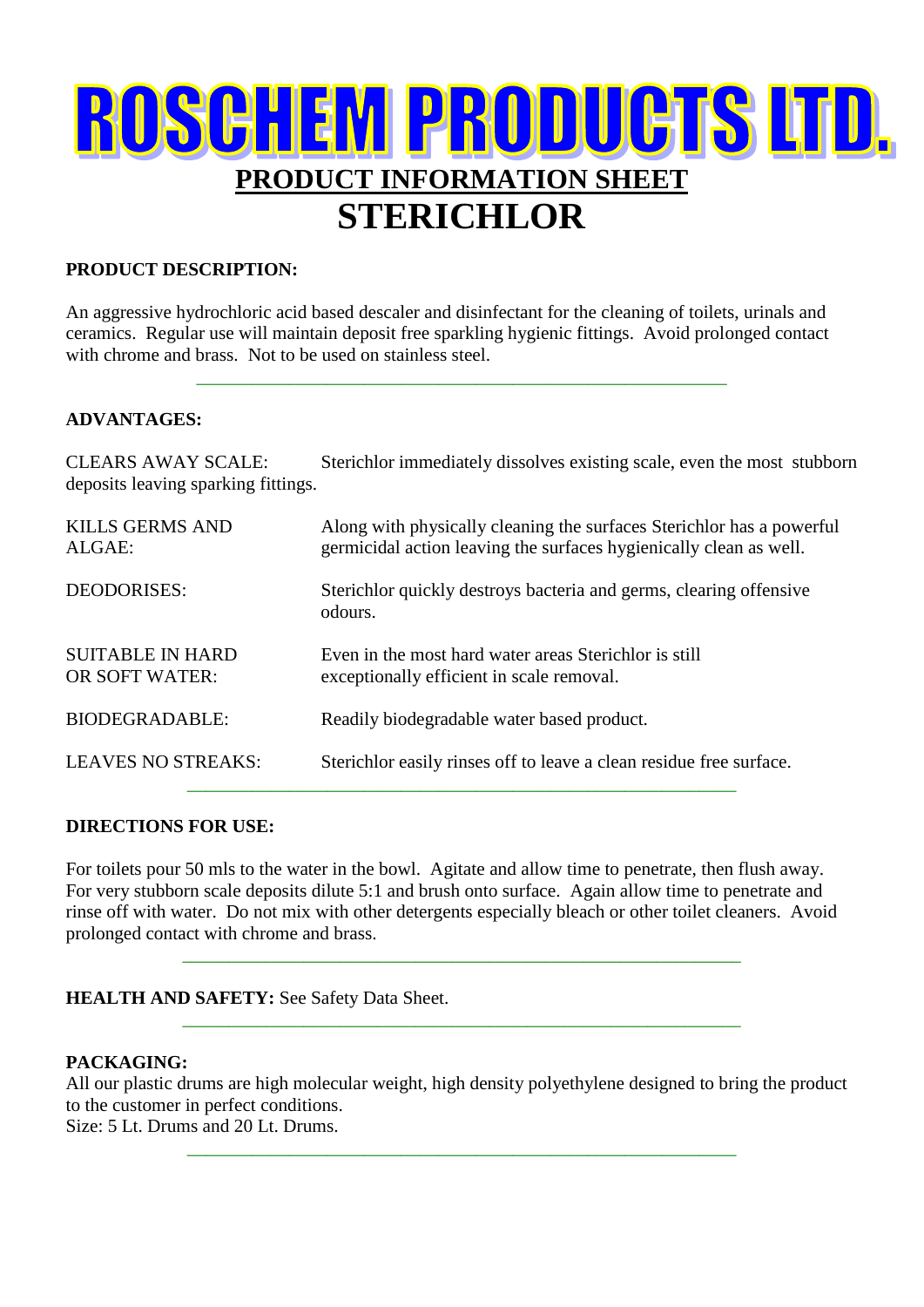# ROSCHEM PRODUCTS LTD.

## **Safety Data Sheet**

Corresponding to EC Directive 1999/45/EEC Page 1 of 3

Date of issue:  $01.01.10$  Document No: Replaces version of: 01.01.08

### **PRODUCT NAME: STERICHLOR**

#### **1). PRODUCT AND COMPANY IDENTIFICATION** 1.1 Product Name: **STERICHLOR.** 1.2 Company Name: Roschem Products Limited. Company Address: New Road, Elphin, Co. Roscommon, Ireland. Telephone: (071) 9635375 Fax: (071) 9635414 Emergency: 086 8293845  **2). COMPOSITION/INFORMATION** Aqueous Acidic Preparation **Hazardous Ingredients % (w/w) CAS-Number Symbol R-Phrases** Hydrochloric Acid 30 - 50% (76470 - 01 - 0) C R34, R37  **3). HAZARDS IDENTIFICATION** Highly irritant and corrosive causing severe burns. Main Symptoms: Eyes - Irritation, Skin - Irritation, Inhalation - Irritation **4). FIRST AID MEASURES** 4.1 Inhalation: Remove to fresh air. 4.2 Skin Contact: Flush thoroughly with soap and water remove contaminated clothing. 4.3 Eye Contact: Flush eyes with water. Obtain medical attention if irritation persists. 4.4 Ingestion: Rinse out mouth immediately with water. Consult a doctor if necessary **5). FIRE - FIGHTING MEASURES** 5.1 Suitable Extinguishing Media: Water, Foam. 5.2 Unsuitable: None. 5.3 Specific Hazards: In contact with metals, this product may liberate the flammable gas hydrogen. 5.4 Special Equipment for the protection of Fire - Fighters: Wear breathing apparatus and full protective clothing. **6). ACCIDENTAL RELEASE MEASURES** 6.1 Personal Precautions: Avoid contact with skin and eyes. 6.2 Environmental Precautions: No special measures required. 6.3 Methods for Cleaning up: Small Spills - Flush with water. Large Spills - Contain and soak up with an absorbent material. **7). HANDLING AND STORAGE** 7.1 **Handling** 7.1.1 Technical Measures: No special measures required. 7.1.2 Safe Handling Advice: Comply with instructions for use. 7.2 **Storag**e 7.2.1 Technical Measures: No special measures required. 7.2.2 Storage Conditions: Store in a cool dry, well-ventilated area. 7.2.3 Incompatible Products: Oxidising Agents, Bases. Attacks most common metals. 7.2.4 Packaging: Plastic Drums. 7.2.5 Packaging Materials: Recommended: Plastic Materials, Polyethylene, Polypropylene. Not Suitable - Uncoated metal drums.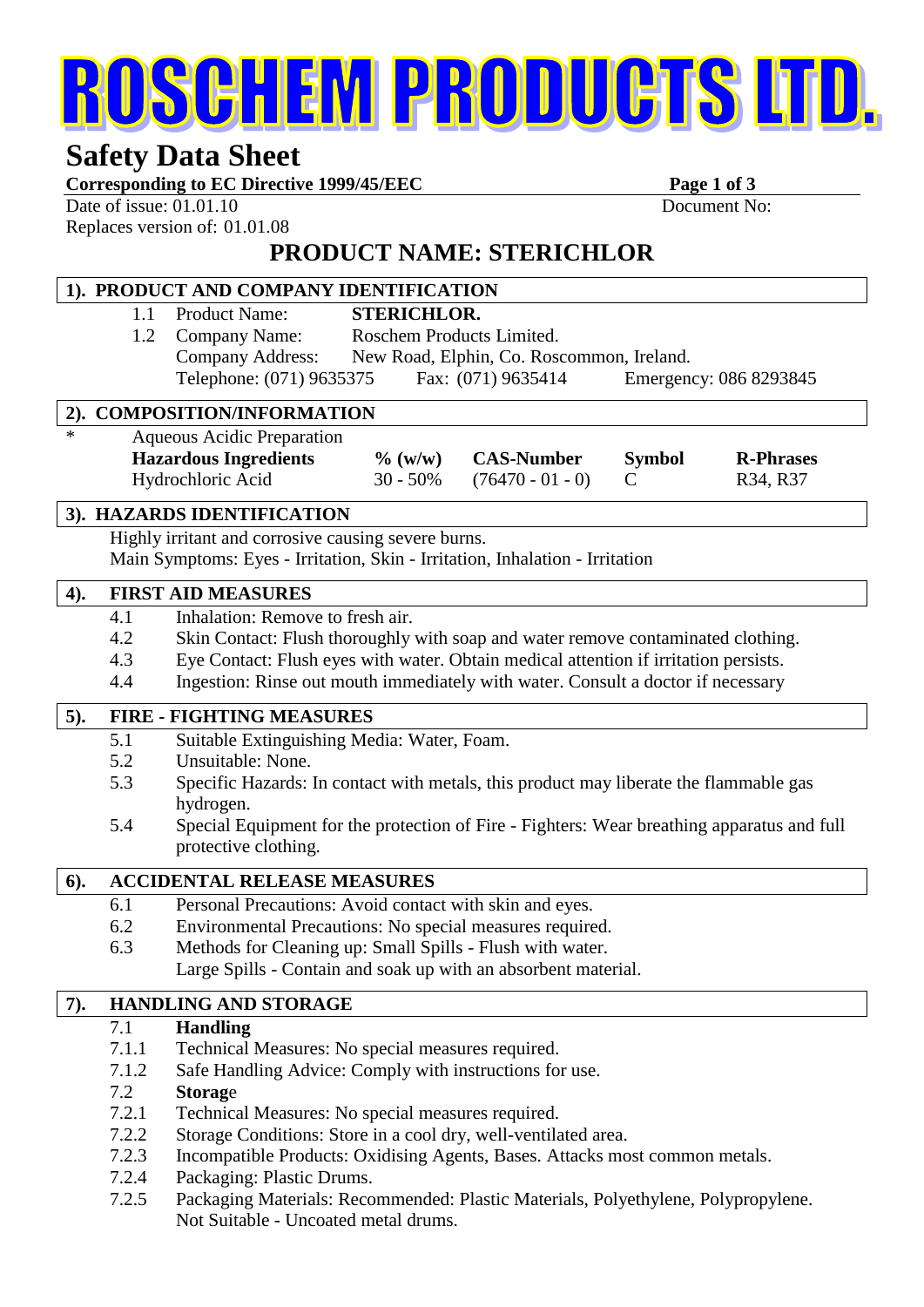## **Safety Data Sheet**

#### Corresponding to EC Directive 1999/45/EEC Page 2 of 3

Date of issue:  $01.01.10$  Document No:

l

Replaces Version of: 01.01.08

#### **8). EXPOSURE CONTROLS/PERSONAL PROTECTION**

- **\*** 8.1 Engineering Measures: No special measures required.
	- 8.2 Personal Protection Equipment: Respiratory Protection - Provide adequate ventilation in areas of confined space. Hand Protection - Use PVC gloves if long exposure is expected. Eye Protection – Use Chemical Goggles if splashing is expected. Skin Protection - PVC apron, rubber boots if excessive splashing is expected.
	- 8.3 Hygiene Measures Handle in accordance with industrial hygiene and safety practices.
	- 8.4 Occupational Exposure Limits: Hydrochloric Acid STEL  $7mg/m<sup>3</sup>$ .

#### **9). PHYSICAL AND CHEMICAL PROPERTIES**

- 9.1 Physical State: Clear Liquid.
- 9.2 Colour: Green.
- 9.3 Odour: Yes.
- 9.4 Solubility: Yes (Water).
- 9.5 Flashpoint: None.
- 9.6 Explosive Properties: None. 9.7 Density: 1.08kg/dm3.

#### **10). STABILITY AND REACTIVITY**

Stable.

Avoid Extreme Temperatures.

Do not mix with bases or oxidising agents.

Hazardous Decomposition Products - Hydrogen Chloride Gas.

#### **11). TOXICOLOGICAL INFORMATION**

Repeated contact with skin may lead to dermatitis.

Corrosive to eyes.

Ingestion may cause haematemisis, Oesophageal and gasteric performation.

#### **12). ECOLOGICAL INFORMATION**

Readily Biodegradable

#### **13). DISPOSAL CONSIDERATIONS**

Soak up with absorbent material and dump in accordance with local regulations. Small quantities may be flushed down the sewer with plenty of water.

#### **14). TRANSPORT INFORMATION**

| <b>REGULATIONS</b> | <b>CLASS</b>              |
|--------------------|---------------------------|
| $RID/ADR$ :        | 8/5h                      |
| ICAO/IATA:         | 8 UN 1789 PAX 809 CAO 813 |
| GGVE/GGVS:         | 8/5h                      |

#### **15). REGULATORY INFORMATION**

#### **EU Regulations:**

Xi: Irritant.

R36/37/38: Irritating to eyes, respiratory system and skin.

S2: Keep out of reach of children.

S26: In case of contact with eyes, rinse immediately with plenty of water and seek medical advice.